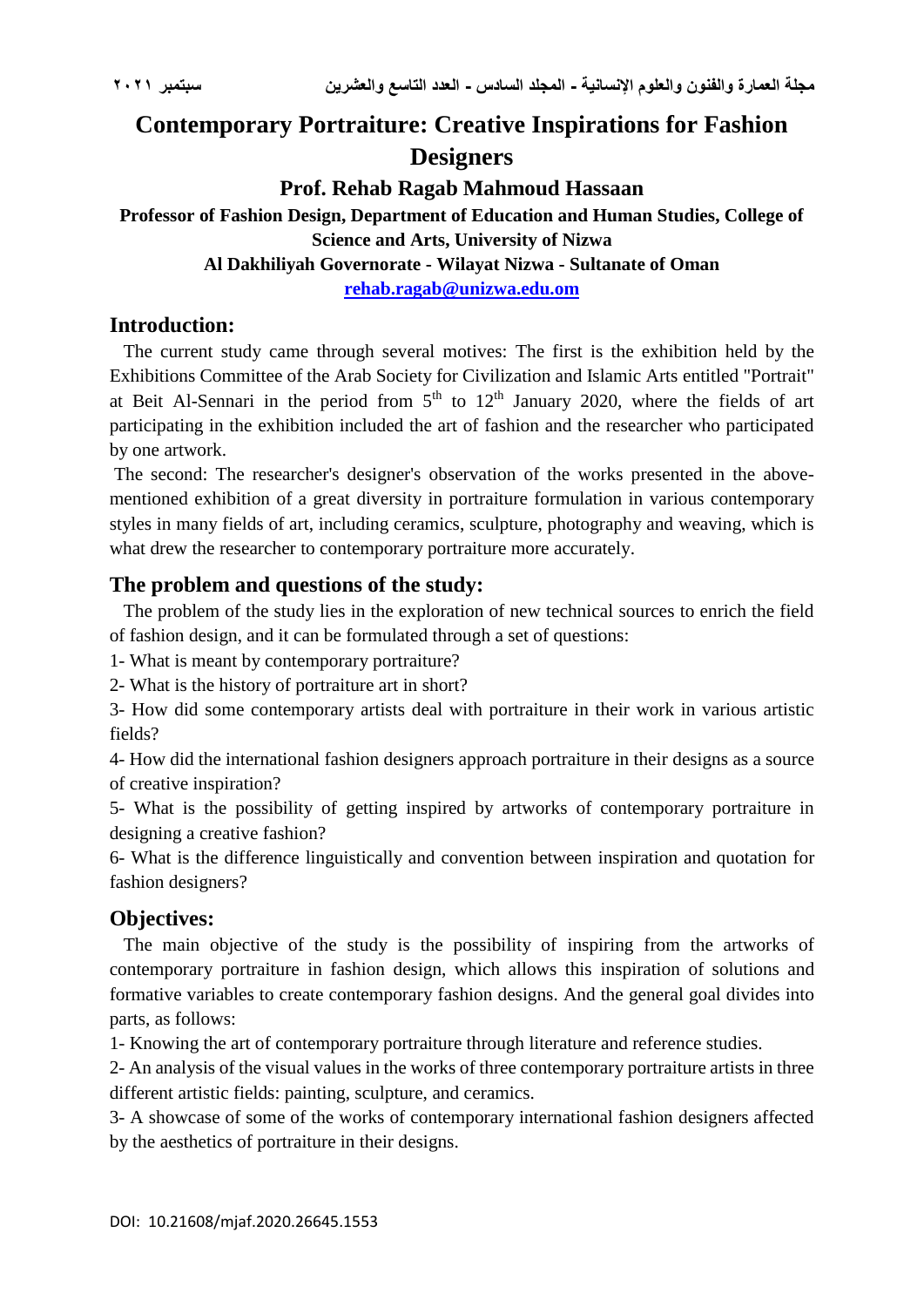4- Exposing the aesthetic and expressive values that are included in the works which deal with portraiture in a contemporary style, and the new entrances that it opens in inspiring creative fashion by inspiring from contemporary portraitures.

5- Attempting to research in adopting a scientific methodology compatible with scientific studies in the production of art and design.

### **Significance:**

1- Introducing new art entries for fashion designers.

2- Confirming through the applied experience in the current study that the fashion can be inspired by the artwork in a technical manner in which he preserves the aesthetics of the original artwork.

3- New applied experiences in the field of fashion that raise the general level to guide the designers and researchers of fashion design in the Arab world.

4- The integration between the field of fashion and the various fields of arts, such as painting, sculpture and ceramics, is an introduction to new experiences in linking fashion to various types of visual arts.

### **Portrait art history:**

 Portraiture is a very old art form going back at least to ancient Egypt, where it flourished from about 5,000 years ago. Before the invention of photography, a painted, sculpted, or drawn portrait was the only way to record the appearance of someone.

 But portraits have always been more than just a record. They have been used to show the power, importance, virtue, beauty, wealth, taste, learning or other qualities of the sitter. Portraits have almost always been flattering, and painters who refused to flatter, such as William Hogarth, tended to find their work rejected. A notable exception was Francisco Goya in his apparently bluntly truthful portraits of the Spanish royal family.

 Among leading modern artists portrait painting on commission, that is to order, became increasingly rare. Instead artists painted their friends and lovers in whatever way they pleased. Most of Picasso's pictures of women, for example, however being bizarre, can be identified as portraits of his lovers. At the same time, photography became the most important medium of traditional portraiture, bringing what was formerly an expensive luxury product affordable for almost everyone. Since the 1990s artists have also used video to create living portraits. But portrait painting continues to flourish.

 Some of the most famous portrait of all times include The American Gothic, which was painted in 1930 by Grant Wood, an American painter; The Portrait of Madame X, painted in 1884 by John Singer Sargent; and Girl with a Pearl Earring, painted in 1665 by Johannes Vermeer. Another famous work is Las Meninas, painted by the Spanish painter Diego Velazquez in 1656. This painting is so famous that the BBC named it "the world's first photo bomb." The painting shows the Infanta Margaret Theresa Margarita in the Royal Alcazar of Madrid, side by side with her maids, two dwarfs, a dog, and a bodyguard. Las Meninas has been defined by many as the father of "theology of painting" and "the true philosophy of the art." It was a masterpiece which depicted the expertise of Diego Velazquez. The most famous of all, however, is the Mona Lisa, painted in 1517 by Leonardo da Vinci. Referred to by many as the greatest artist of all time and a preeminent figure of the Italian Renaissance, da Vinci's portrait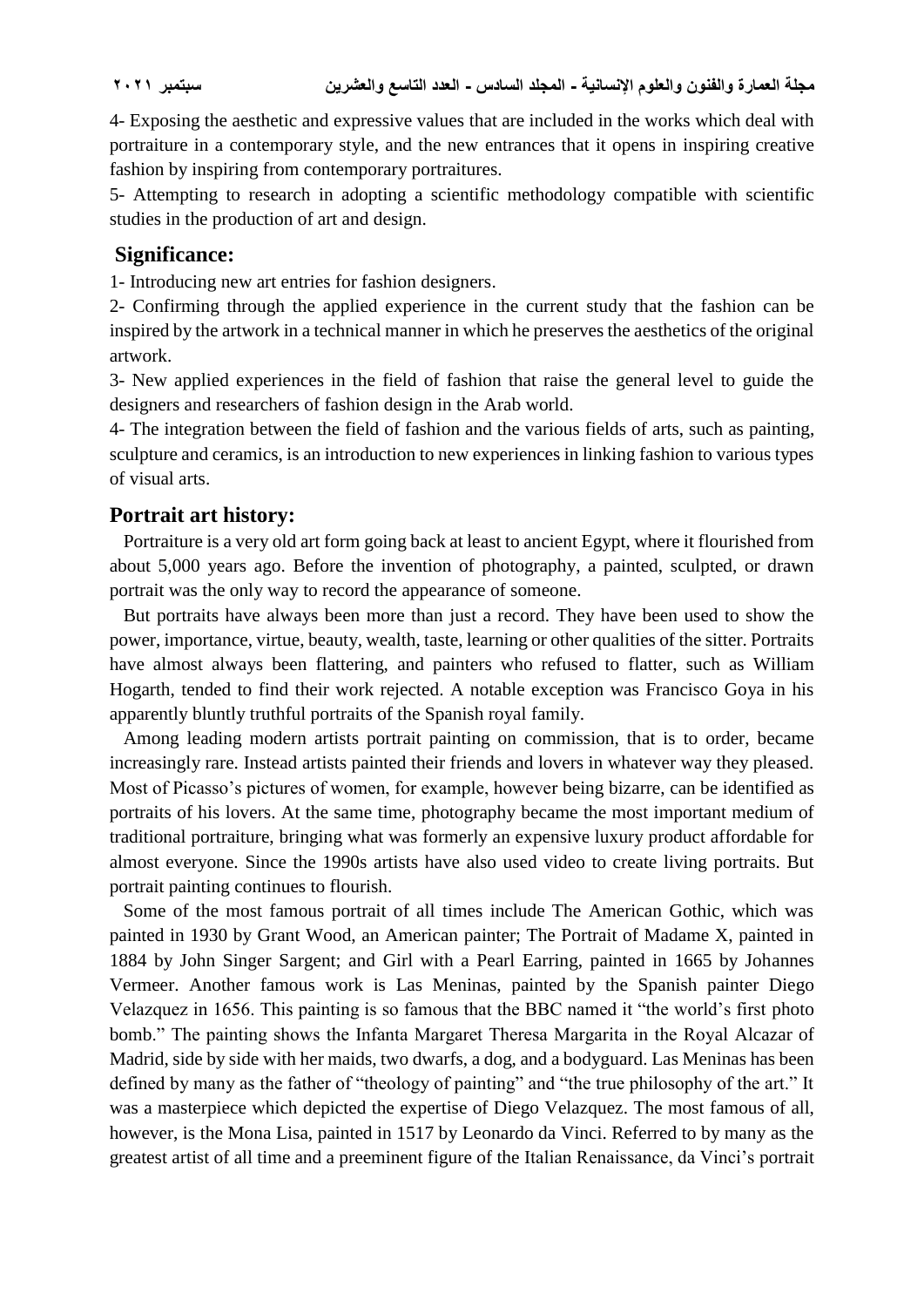was described in The Independent in 2005 as "the best known, the most visited, the most written about, the most parodied work of art in the world."

**Results of the study:** Inspiring contemporary fashion by three contemporary portrait artists, Cameron Otero, Kimmy Canttrell and Maichel Lang.

# **1-Sculpturer Cameron Otero:**

Carmen Otero begins her artistic training in the art schools of Madrid, specializing in different disciplines (graphic design, gold and polychrome, artistic stained glass ...) Later, she graduated in Fine Arts at the Completeness University of Madrid (sculpture specialty and restoration), where she will also obtain the DEA (diploma of advanced studies).

A singular artist with personality and own discourse distantly related to the everlasting lesson of Cubist deconstruction. Betting on the beauty of mergers and spatial interruptions, of shadows and illuminations, of colors and neutral surfaces based on intelligent rhythmic games around the constructive. Her work is represented prominently in private collections and religious centers. She has exhibited individually and collectively in different institutions and art galleries. Suggested creative contemporary fashion designs by the researcher had been inspired by Cameron Otero Portraiture:

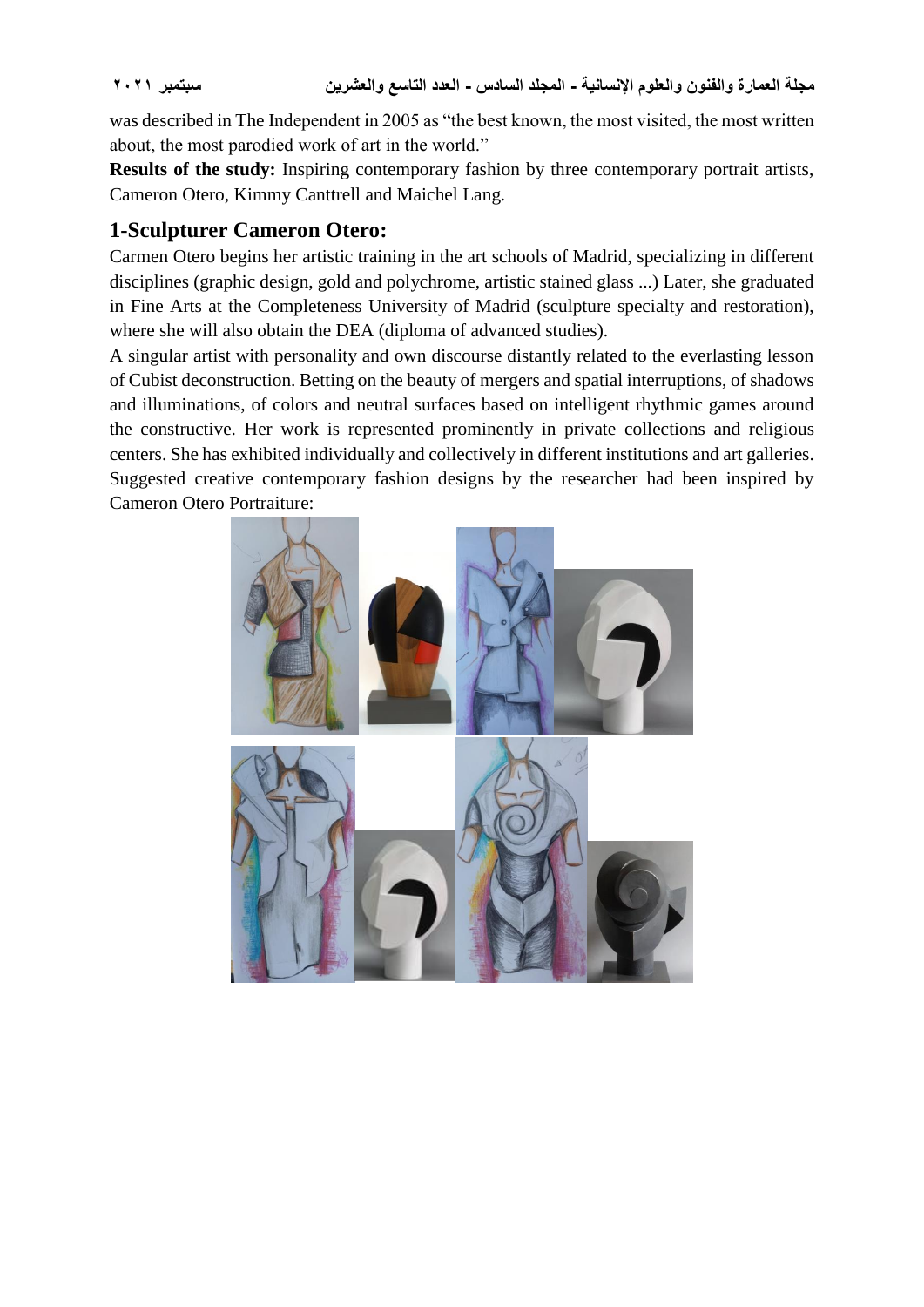

# **-Ceramic Artist Kimmy Cantrell**

 Kimmy Cantrell enjoys developing fresh variations on several recurring themes: faces, still life, nudes and fish. Kimmy uses many forms to tell his stories, from free standing sculptures to still life collages. He uses asymmetry to challenge traditional definitions of beauty. "I want to show the beauty within flaws," he explains. "Imperfections tell stories that are far more compelling than perfection."